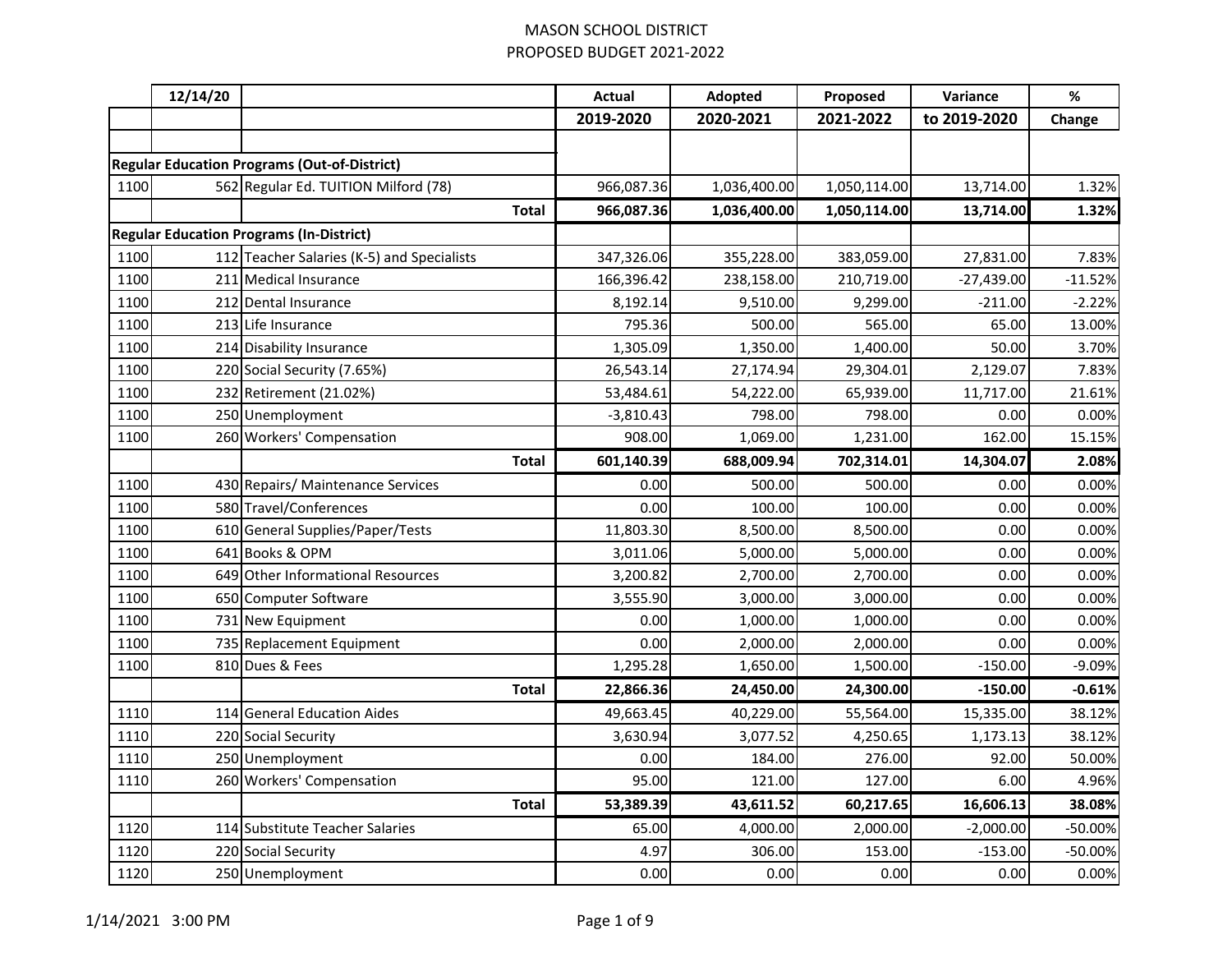|      | 12/14/20                        |                                                        | <b>Actual</b> | Adopted      | Proposed     | Variance     | $\%$      |
|------|---------------------------------|--------------------------------------------------------|---------------|--------------|--------------|--------------|-----------|
|      |                                 |                                                        | 2019-2020     | 2020-2021    | 2021-2022    | to 2019-2020 | Change    |
|      |                                 |                                                        |               |              |              |              |           |
| 1120 |                                 | 260 Workers' Compensation                              | 10.00         | 12.00        | 13.00        | 1.00         | 8.33%     |
|      |                                 | <b>Total</b>                                           | 79.97         | 4,318.00     | 2,166.00     | $-2,152.00$  | -49.84%   |
|      |                                 | <b>Regular Education Programs Total</b>                | 1,643,563.47  | 1,796,789.46 | 1,839,111.66 | 42,322.20    | 2.36%     |
|      |                                 |                                                        |               |              |              |              |           |
|      | <b>Student Support Programs</b> |                                                        |               |              |              |              |           |
| 1210 |                                 | 112 Student Support Teacher Salaries                   | 28,516.02     | 28,032.00    | 28,873.00    | 841.00       | 3.00%     |
| 1210 |                                 | 114 SPED Para                                          | 43,353.79     | 44,150.00    | 57,036.00    | 12,886.00    | 0.00%     |
| 1210 |                                 | 220 Social Security (7.65%)                            | 5,810.29      | 5,521.92     | 6,572.04     | 1,050.12     | 19.02%    |
| 1210 |                                 | 250 Unemployment                                       | 0.00          | 276.00       | 276.00       | 0.00         | 0.00%     |
| 1210 |                                 | 260 Workers' Compensation                              | 64.00         | 217.00       | 228.00       | 11.00        | 5.07%     |
|      |                                 | <b>Total</b>                                           | 77,744.10     | 78,196.92    | 92,985.04    | 14,788.12    | 18.91%    |
| 1210 |                                 | 610 General Supplies/Paper/Tests                       | 1,002.39      | 1,500.00     | 1,400.00     | $-100.00$    | $-6.67%$  |
| 1210 |                                 | 641 Books & Other Printed Media                        | 203.50        | 500.00       | 500.00       | 0.00         | 0.00%     |
| 1210 |                                 | 731 New Equipment                                      | 250.00        | 0.00         | 250.00       | 250.00       | 0.00%     |
| 1210 |                                 | 810 Dues & Fees                                        | 71.00         | 550.00       | 300.00       | $-250.00$    | $-45.45%$ |
|      |                                 | <b>Total</b>                                           | 1,526.89      | 2,550.00     | 2,450.00     | $-100.00$    | $-3.92%$  |
|      |                                 |                                                        |               |              |              |              |           |
|      | <b>Pre-School Program</b>       |                                                        |               |              |              |              |           |
| 1214 |                                 | 112 Pre-School Teacher Salaries (1/2 time)             | 26,454.92     | 27,180.00    | 27,995.00    | 815.00       | 3.00%     |
| 1214 |                                 | 220 Social Security (7.65%)                            | 2,018.74      | 2,079.27     | 2,141.62     | 62.35        | 3.00%     |
| 1214 |                                 | 250 Unemployment                                       | 0.00          | 92.00        | 92.00        | 0.00         | 0.00%     |
| 1214 |                                 | 260 Workers' Compensation                              | 0.00          | 82.00        | 87.00        | 5.00         | 6.10%     |
|      |                                 | <b>Total</b>                                           | 28,473.66     | 29,433.27    | 30,315.62    | 882.35       | 3.00%     |
|      |                                 | <b>Student Support Services Expenses</b>               |               |              |              |              |           |
| 1212 |                                 | 122 Student Support Services Tutor Salaries (Smr)      | $-160.00$     | 1,200.00     | 1,500.00     | 300.00       | 25.00%    |
| 1212 |                                 | 220 Social Security (7.65%)                            | 375.15        | 91.80        | 114.75       | 22.95        | 25.00%    |
| 1212 |                                 | 232 Retirement (21.02%                                 | 0.00          | 0.00         | 0.00         | 0.00         | 0.00%     |
| 1212 |                                 | 250 Unemployment                                       | 0.00          | 0.00         | 0.00         | 0.00         | 0.00%     |
| 1212 |                                 | 260 Workers' Compensation                              | 4.00          | 0.00         | 0.00         | 0.00         | 0.00%     |
|      |                                 | Total                                                  | 219.15        | 1,291.80     | 1,614.75     | 322.95       | 25.00%    |
|      |                                 |                                                        |               |              |              |              |           |
|      |                                 | <b>Other Special Programs Student Support Services</b> |               |              |              |              |           |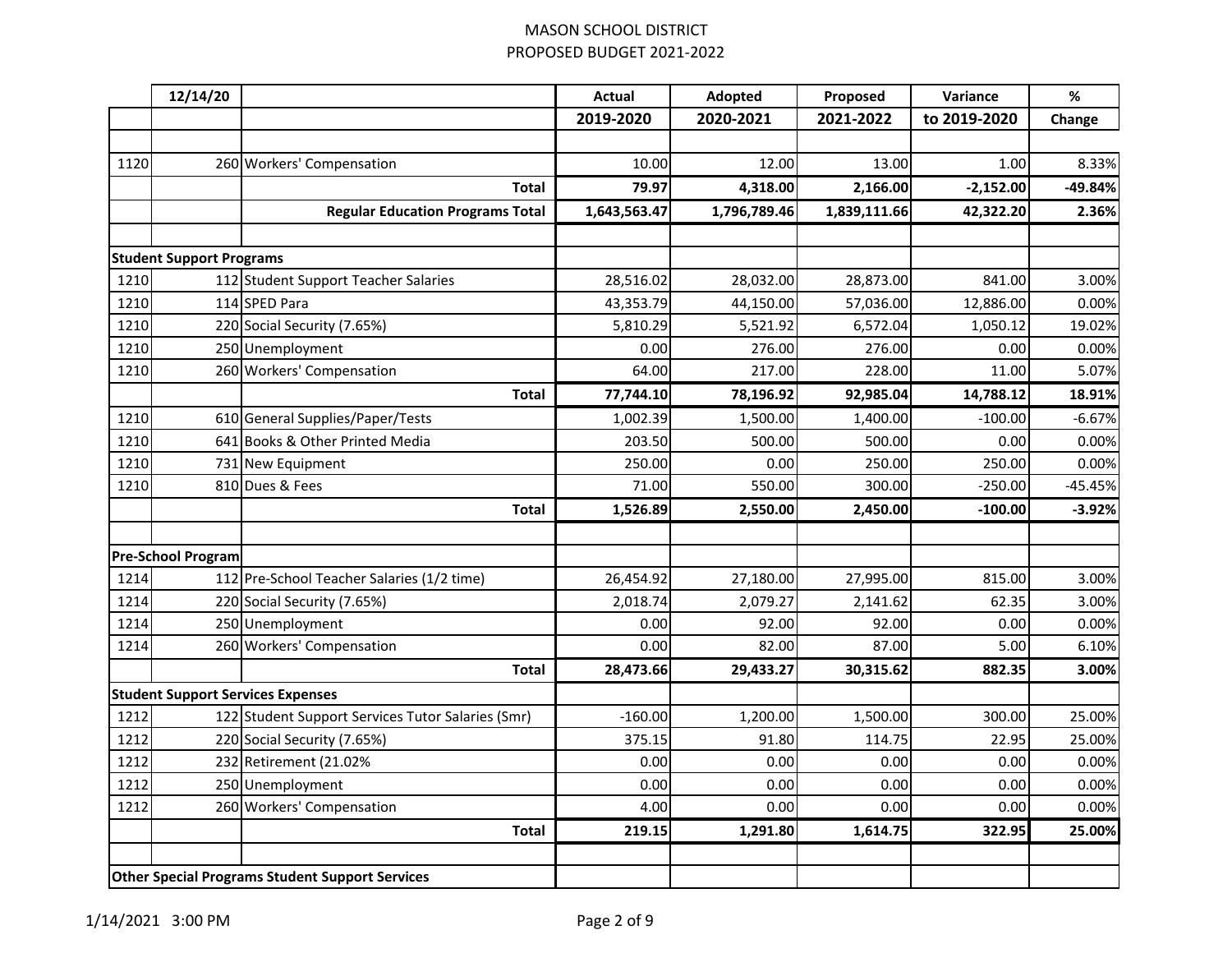|      | 12/14/20                     |                                             | <b>Actual</b> | Adopted    | Proposed   | Variance     | $\%$      |
|------|------------------------------|---------------------------------------------|---------------|------------|------------|--------------|-----------|
|      |                              |                                             | 2019-2020     | 2020-2021  | 2021-2022  | to 2019-2020 | Change    |
|      |                              |                                             |               |            |            |              |           |
| 1290 |                              | 561 Public (In State Tuition) Milford       | 50,306.00     | 100,000.00 | 120,000.00 | 20,000.00    | 20.00%    |
| 1290 |                              | 564 Private Tuition (1)                     | 0.00          | 0.00       | 2,000.00   | 2,000.00     | 0.00%     |
|      |                              | <b>Other Student Support Programs Total</b> | 50,306.00     | 100,000.00 | 122,000.00 | 22,000.00    | 22.00%    |
|      |                              |                                             |               |            |            |              |           |
|      |                              | <b>Student Support Services Total</b>       | 158,269.80    | 211,471.99 | 249,365.41 | 37,893.42    | 17.92%    |
|      |                              |                                             |               |            |            |              |           |
|      | <b>Guidance Services</b>     |                                             |               |            |            |              |           |
| 2122 |                              | 112 Guidance Salaries                       | 0.00          | 1.00       | 1.00       | 0.00         | 0.00%     |
| 2122 |                              | 220 Social Security (7.65%)                 | 0.00          | 0.00       | 0.00       | 0.00         | 0.00%     |
| 2122 |                              | 250 Unemployment                            | 0.00          | 0.00       | 0.00       | 0.00         | 0.00%     |
| 2122 |                              | 260 Workers' Compensation                   | 0.00          | 0.00       | 0.00       | 0.00         | 0.00%     |
|      |                              | <b>Guidance Services Total</b>              | 0.00          | 1.00       | 1.00       | 0.00         | 0.00%     |
|      |                              |                                             |               |            |            |              |           |
|      | <b>Health Services</b>       |                                             |               |            |            |              |           |
| 2134 |                              | 112 Nurses Salary + weekends on call        | 35,133.02     | 36,187.00  | 43,723.00  | 7,536.00     | 20.83%    |
| 2134 |                              | 213 Life Insurance                          | 63.69         | 67.00      | 70.00      | 3.00         | 0.00%     |
| 2134 |                              | 214 Disability Insurance                    | 158.07        | 165.00     | 168.00     | 3.00         | 0.00%     |
| 2134 |                              | 220 Social Security (7.65%)                 | 2,687.63      | 2,768.31   | 3,344.81   | 576.50       | 20.82%    |
| 2134 |                              | 232 Retirement (21.02%)                     | 6,253.75      | 6,441.29   | 9,190.57   | 2,749.28     | 42.68%    |
| 2134 |                              | 250 Unemployment                            | 0.00          | 92.00      | 92.00      | 0.00         | 0.00%     |
| 2134 |                              | 260 Workers' Compensation                   | 89.00         | 100.00     | 100.00     | 0.00         | 0.00%     |
|      |                              | <b>Total</b>                                | 44,385.16     | 45,820.60  | 56,688.38  | 10,867.78    | 23.72%    |
| 2134 |                              | 430 Repairs & Maintenance Services          | 150.00        | 225.00     | 200.00     | $-25.00$     | $-11.11%$ |
| 2134 |                              | 610 General Supplies/Paper                  | 508.05        | 725.00     | 700.00     | $-25.00$     | $-3.45%$  |
| 2134 |                              | 641 Books & Other Printed Media             | 52.80         | 100.00     | 75.00      | $-25.00$     | $-25.00%$ |
| 2134 |                              | 650 Computer Software                       | 554.00        | 350.00     | 600.00     | 250.00       | 0.00%     |
| 2134 |                              | 810 Dues and Fees                           | 255.00        | 150.00     | 325.00     | 175.00       | 0.00%     |
|      |                              | <b>Total</b>                                | 1,519.85      | 1,550.00   | 1,900.00   | 350.00       | 22.58%    |
|      |                              | <b>Health Services Total</b>                | 45,905.01     | 47,370.60  | 58,588.38  | 11,217.78    | 23.68%    |
|      | <b>SPED Support Services</b> |                                             |               |            |            |              |           |
| 2142 |                              | 310 Behavioral Specialist Services          | 7,210.38      | 5,400.00   | 6,000.00   | 600.00       | 0.00%     |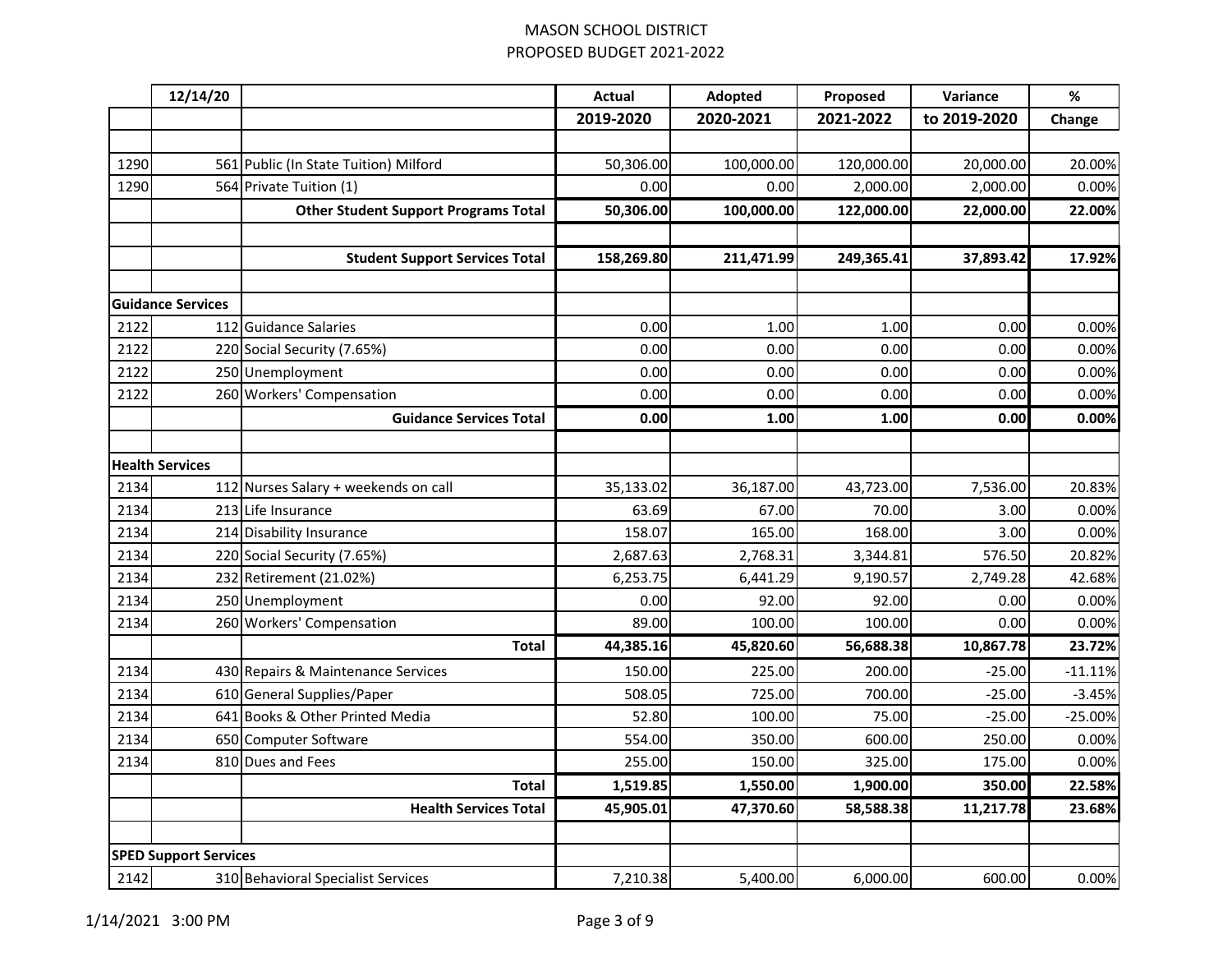|      | 12/14/20                              |                                                  | <b>Actual</b> | Adopted    | Proposed   | Variance     | $\%$       |
|------|---------------------------------------|--------------------------------------------------|---------------|------------|------------|--------------|------------|
|      |                                       |                                                  | 2019-2020     | 2020-2021  | 2021-2022  | to 2019-2020 | Change     |
|      |                                       |                                                  |               |            |            |              |            |
| 2142 |                                       | 323 Psychologist Wages                           | 37,300.08     | 38,271.00  | 40,799.00  | 2,528.00     | 6.61%      |
| 2142 |                                       | 213 Psychologist-Life Ins                        | 67.38         | 0.00       | 135.00     | 135.00       | 0.00%      |
| 2142 |                                       | 214 Psychologist-Disability Ins                  | 168.61        | 0.00       | 348.00     | 348.00       | 0.00%      |
| 2142 |                                       | 220 Social Security (7.65%)                      | 2,842.56      | 2,927.73   | 3,121.12   | 193.39       | 0.00%      |
| 2142 |                                       | 232 Psychologist Retirement (21.02%)             | 6,614.14      | 6,812.00   | 8,575.95   | 1,763.95     | 0.00%      |
| 2152 |                                       | 323 Speech Services                              | 20,458.60     | 31,666.00  | 25,000.00  | $-6,666.00$  | $-21.05%$  |
| 2163 |                                       | 323 Occupational/Phys Therapy Services           | 19,868.74     | 23,484.00  | 24,189.00  | 705.00       | 3.00%      |
| 2163 |                                       | 220 Social Security (7.65%)                      | 1,861.43      | 1,796.53   | 1,850.46   | 53.93        | 0.00%      |
| 2163 |                                       | 250 SPED Support Unemployment                    | 0.00          | 92.00      | 92.00      | 0.00         | 0.00%      |
| 2163 |                                       | 260 SPED Support Workers Comp                    | 0.00          | 71.00      | 75.00      | 4.00         | 0.00%      |
|      |                                       | <b>SPED Support Services Total</b>               | 96,391.92     | 110,520.26 | 110,185.53 | $-334.73$    | $-0.30%$   |
|      |                                       |                                                  |               |            |            |              |            |
|      |                                       | <b>Improvement of Instruction Services</b>       |               |            |            |              |            |
| 2210 |                                       | 240 Principal Tuition Reimbursement              | 0.00          | 500.00     | 500.00     | 0.00         | 0.00%      |
| 2210 |                                       | 241 Professional Development                     | 0.00          | 500.00     | 500.00     | 0.00         | 0.00%      |
| 2210 |                                       | 290 Staff Development & Career Ladder            | 4,022.99      | 8,000.00   | 5,000.00   | $-3,000.00$  | $-37.50%$  |
| 2210 |                                       | 291 Para Staff Development & Career Ladder       | 325.00        | 1,000.00   | 500.00     | $-500.00$    | -50.00%    |
| 2210 |                                       | 220 Staff Development FICA                       | 204.24        | 688.50     | 420.75     | $-267.75$    | 0.00%      |
| 2210 |                                       | 232 Staff Development Retirement                 | 482.98        | 1,424.00   | 1,051.00   | $-373.00$    | 0.00%      |
| 2210 |                                       | 213 Prof Develop-Life & Disability               | 12.18         | 0.00       | 0.00       | 0.00         | 0.00%      |
| 2210 |                                       | 292 District level Professional Development      | 50.00         | 1,350.00   | 0.00       | $-1,350.00$  | $-100.00%$ |
|      |                                       | Impr. of Instr. Services Total                   | 5,097.39      | 13,462.50  | 7,971.75   | $-5,490.75$  | -40.79%    |
|      |                                       |                                                  |               |            |            |              |            |
|      | <b>Support Services - Instruction</b> |                                                  |               |            |            |              |            |
| 2212 |                                       | 290 Inst. & Curriculum Development               | 0.00          | 100.00     | 100.00     | 0.00         | 0.00%      |
|      |                                       | <b>Support Serv. Instr. Total</b>                | 0.00          | 100.00     | 100.00     | 0.00         | 0.00%      |
|      |                                       |                                                  |               |            |            |              |            |
|      |                                       | <b>Executive Administration Services SAU #89</b> |               |            |            |              |            |
| 2290 |                                       | 112 Superintendent Services                      | 40,903.72     | 42,131.00  | 43,395.00  | 1,264.00     | 3.00%      |
| 2290 |                                       | 213 Life Insurance                               | 67.60         | 70.00      | 70.00      | 0.00         | 0.00%      |
| 2290 |                                       | 214 Disability Insurance                         | 26.40         | 189.00     | 192.00     | 3.00         | 0.00%      |
| 2290 |                                       | 220 Social Security (7.65%)                      | 2,949.18      | 3,223.02   | 3,319.72   | 96.70        | 3.00%      |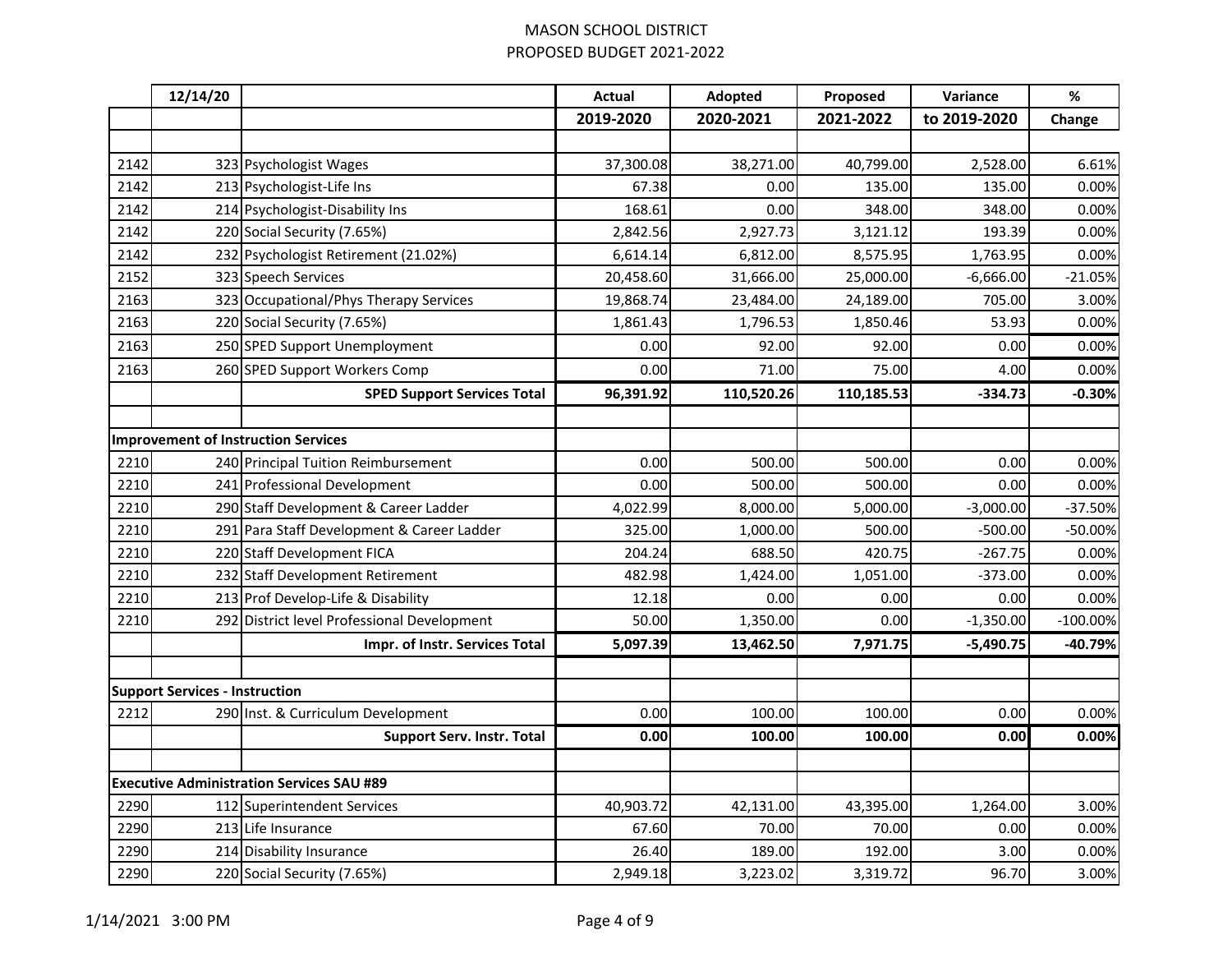|      | 12/14/20                     |                                                  | <b>Actual</b> | Adopted    | Proposed   | Variance     | $\%$      |
|------|------------------------------|--------------------------------------------------|---------------|------------|------------|--------------|-----------|
|      |                              |                                                  | 2019-2020     | 2020-2021  | 2021-2022  | to 2019-2020 | Change    |
|      |                              |                                                  |               |            |            |              |           |
| 2290 |                              | 232 Retirement (21.02%)                          | 7,281.04      | 7,499.32   | 9,121.63   | 1,622.31     | 0.00%     |
| 2290 |                              | 250 Unemployment                                 | 0.00          | 92.00      | 46.00      | $-46.00$     | $-50.00%$ |
| 2290 |                              | 260 Workers' Compensation                        | 102.00        | 130.00     | 130.00     | 0.00         | 0.00%     |
| 2290 |                              | 580 Conference/Travel                            | 0.00          | 100.00     | 100.00     | 0.00         | 0.00%     |
| 2290 |                              | 610 Supplies                                     | $-100.00$     | 50.00      | 100.00     | 50.00        | 0.00%     |
| 2290 |                              | 731 Equipment Costs                              | 0.00          | 0.00       | 0.00       | 0.00         | 0.00%     |
| 2290 |                              | 810 Dues & Fees                                  | 0.00          | 100.00     | 100.00     | 0.00         | 0.00%     |
|      |                              | <b>Total</b>                                     | 51,229.94     | 53,584.34  | 56,574.35  | 2,990.01     | 5.58%     |
| 2295 |                              | 112 Director Student Services                    | 36,425.06     | 36,951.00  | 40,799.00  | 3,848.00     | 10.41%    |
| 2295 |                              | 213 Life Insurance                               | 65.74         | 68.00      | 70.00      | 2.00         | 0.00%     |
| 2295 |                              | 214 Short Term Disability                        | 164.97        | 170.00     | 174.00     | 4.00         | 0.00%     |
| 2295 |                              | 220 Social Security (7.65%)                      | 2,799.78      | 2,826.75   | 3,121.12   | 294.37       | 10.41%    |
| 2295 |                              | 232 Retirement (21.02%)                          | 6,385.34      | 6,577.28   | 8,575.95   | 1,998.67     | 0.00%     |
| 2295 |                              | 250 Unemployment                                 | 0.00          | 0.00       | 0.00       | 0.00         | 0.00%     |
| 2295 |                              | 260 Workers' Compensation                        | 91.00         | 111.00     | 100.00     | $-11.00$     | $-9.91%$  |
| 2295 |                              | 580 Conference/Travel                            | 0.00          | 200.00     | 200.00     | 0.00         | 0.00%     |
| 2295 |                              | 810 Dues & Fees                                  | 530.00        | 600.00     | 550.00     | $-50.00$     | $-8.33%$  |
|      |                              | <b>Total</b>                                     | 46,461.89     | 47,504.03  | 53,590.07  | 6,086.04     | 12.81%    |
| 2300 |                              | 321 Business Manager/Accounting Services         | 35,061.60     | 35,000.00  | 36,500.00  | 1,500.00     | 4.29%     |
|      |                              | <b>Executive Administration Services SAU #89</b> | 132,753.43    | 136,088.37 | 146,664.42 | 10,576.05    | 7.77%     |
|      |                              |                                                  |               |            |            |              |           |
|      | <b>School Board Services</b> |                                                  |               |            |            |              |           |
| 2311 |                              | 320 School Board Expense                         | 400.00        | 500.00     | 500.00     | 0.00         | 0.00%     |
| 2312 |                              | 320 School District Clerk                        | 500.00        | 500.00     | 500.00     | 0.00         | 0.00%     |
| 2313 |                              | 320 School District Treasurer                    | 550.00        | 550.00     | 550.00     | 0.00         | 0.00%     |
| 2314 |                              | 320 School District Secretary                    | 490.00        | 910.00     | 910.00     | 0.00         | 0.00%     |
| 2315 |                              | 320 Moderator                                    | 120.00        | 120.00     | 120.00     | 0.00         | 0.00%     |
| 2316 |                              | 320 District Meeting Expense                     | 60.00         | 150.00     | 150.00     | 0.00         | 0.00%     |
| 2317 |                              | 330 Other Profess. Services (Audit)              | 8,795.00      | 9,000.00   | 9,000.00   | 0.00         | 0.00%     |
| 2318 |                              | 330 Other Profess. Services (Legal)              | 514.50        | 1,500.00   | 1,000.00   | $-500.00$    | $-33.33%$ |
| 2319 |                              | 319 Supervisors/Town                             | 0.00          | 75.00      | 75.00      | 0.00         | 0.00%     |
| 2319 |                              | 534 Postage                                      | 0.00          | 0.00       | 0.00       | 0.00         | 0.00%     |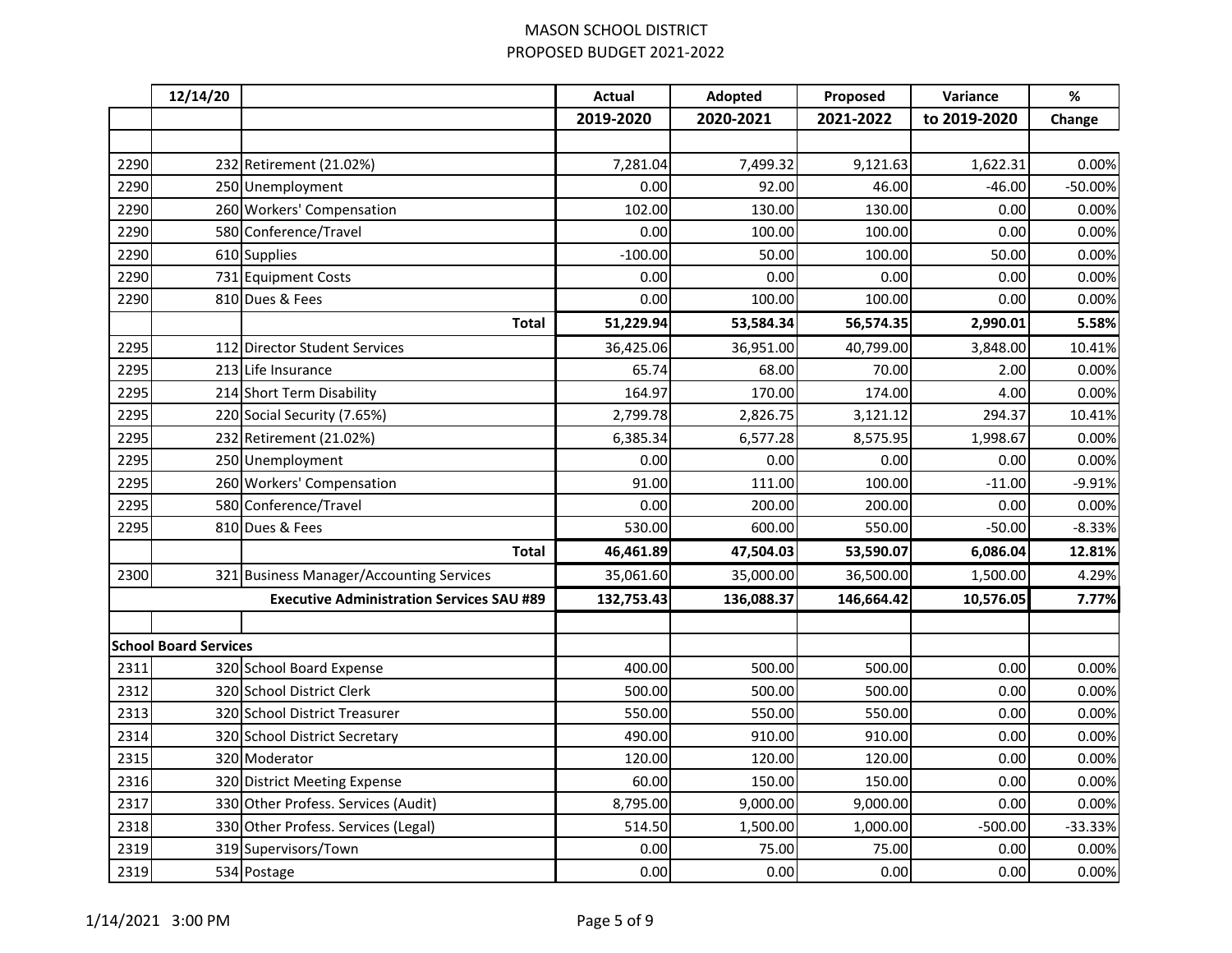|      | 12/14/20 |                                                 | <b>Actual</b> | Adopted   | Proposed  | Variance     | $\%$      |
|------|----------|-------------------------------------------------|---------------|-----------|-----------|--------------|-----------|
|      |          |                                                 | 2019-2020     | 2020-2021 | 2021-2022 | to 2019-2020 | Change    |
|      |          |                                                 |               |           |           |              |           |
| 2319 |          | 540 Advertising                                 | 358.75        | 650.00    | 650.00    | 0.00         | 0.00%     |
| 2319 |          | 610 General Supplies/Paper                      | 33.98         | 100.00    | 100.00    | 0.00         | 0.00%     |
| 2319 |          | 810 Dues & Fees                                 | 5,999.56      | 3,000.00  | 3,100.00  | 100.00       | 3.33%     |
| 2319 |          | 890 Miscell. (Town Report / Ballots)            | 297.06        | 600.00    | 400.00    | $-200.00$    | $-33.33%$ |
|      |          | <b>School Board Services Total</b>              | 18,118.85     | 17,655.00 | 17,055.00 | $-600.00$    | $-3.40%$  |
|      |          |                                                 |               |           |           |              |           |
|      |          | <b>Support Services - School Administration</b> |               |           |           |              |           |
| 2410 |          | 113 Principal's Salary                          | 40,903.72     | 42,131.00 | 43,395.00 | 1,264.00     | 3.00%     |
| 2410 |          | 213 Life Insurance                              | 67.38         | 70.00     | 70.00     | 0.00         | 0.00%     |
| 2410 |          | 214 Disability Insurance                        | 26.36         | 189.00    | 192.00    | 3.00         | 0.00%     |
| 2410 |          | 220 Social Security (7.65%)                     | 2,949.18      | 3,223.02  | 3,319.72  | 96.70        | 3.00%     |
| 2410 |          | 232 Retirement (21.02%)                         | 7,280.78      | 7,499.32  | 9,121.63  | 1,622.31     | 21.63%    |
| 2410 |          | 250 Unemployment                                | 0.00          | 0.00      | 0.00      | 0.00         | 0.00%     |
| 2410 |          | 260 Workers' Compensation                       | 102.00        | 130.00    | 135.00    | 5.00         | 3.85%     |
|      |          | <b>Total</b>                                    | 51,329.42     | 53,242.34 | 56,233.35 | 2,991.01     | 5.62%     |
| 2410 |          | 430 Repairs & Maintenance Services              | 0.00          | 100.00    | 100.00    | 0.00         | 0.00%     |
| 2410 |          | 531 Telephone & Internet                        | 3,824.25      | 5,600.00  | 6,400.00  | 800.00       | 14.29%    |
| 2410 |          | 534 Postage                                     | 502.85        | 600.00    | 600.00    | 0.00         | 0.00%     |
| 2410 |          | 550 Printing                                    | 183.89        | 300.00    | 250.00    | $-50.00$     | $-16.67%$ |
| 2410 |          | 580 Travel/Conferences                          | 0.00          | 50.00     | 50.00     | 0.00         | 0.00%     |
| 2410 |          | 610 General Supplies/Paper                      | 811.33        | 2,000.00  | 1,000.00  | $-1,000.00$  | $-50.00%$ |
| 2410 |          | 641 Books & Other Printed Media                 | 0.00          | 0.00      | 0.00      | 0.00         | 0.00%     |
| 2410 |          | 650 Computer Software                           | 2,278.50      | 2,300.00  | 2,450.00  | 150.00       | 6.52%     |
| 2410 |          | 810 Dues & Fees                                 | 0.00          | 200.00    | 200.00    | 0.00         | 0.00%     |
|      |          | <b>Total</b>                                    | 7,600.82      | 11,150.00 | 11,050.00 | $-100.00$    | $-0.90%$  |
| 2411 |          | 114 Secretary's Salary                          | 40,778.92     | 42,002.00 | 43,262.00 | 1,260.00     | 3.00%     |
| 2411 |          | 213 Life Insurance                              | 73.00         | 75.00     | 77.00     | 2.00         | 2.67%     |
| 2411 |          | 214 Disability Insurance                        | 184.22        | 190.00    | 192.00    | 2.00         | 1.05%     |
| 2411 |          | 220 Social Security (7.65%)                     | 2,786.16      | 3,213.15  | 3,309.54  | 96.39        | 3.00%     |
| 2411 |          | 232 Retirement (14.06%)                         | 4,554.94      | 4,691.62  | 6,082.64  | 1,391.02     | 29.65%    |
| 2411 |          | 250 Unemployment                                | 0.00          | 92.00     | 92.00     | 0.00         | 0.00%     |
| 2411 |          | 260 Workers' Compensation                       | 104.00        | 126.00    | 134.00    | 8.00         | 6.35%     |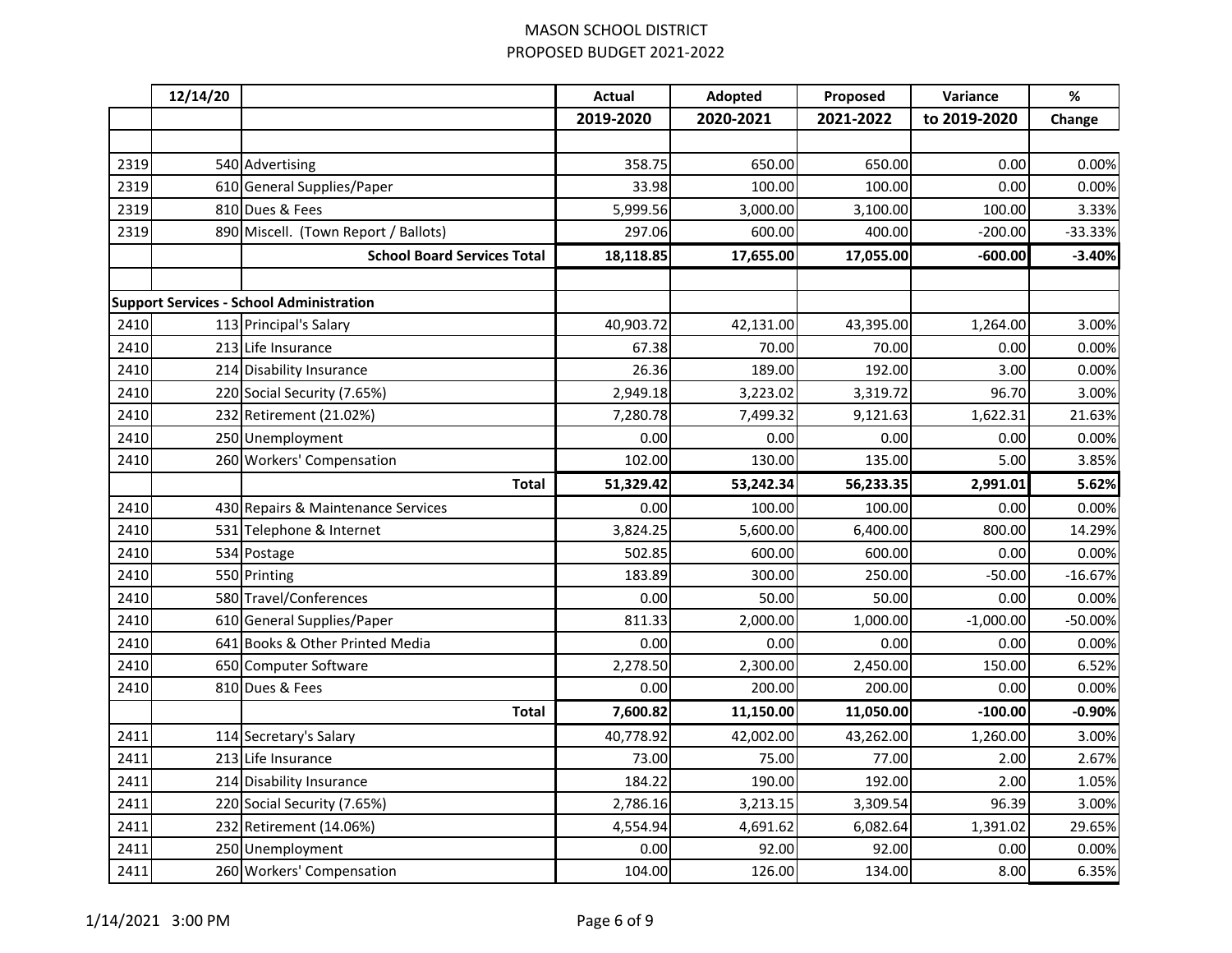|      | 12/14/20 |                                                      | <b>Actual</b> | Adopted    | Proposed   | Variance     | $\%$      |
|------|----------|------------------------------------------------------|---------------|------------|------------|--------------|-----------|
|      |          |                                                      | 2019-2020     | 2020-2021  | 2021-2022  | to 2019-2020 | Change    |
|      |          |                                                      |               |            |            |              |           |
|      |          | <b>Total</b>                                         | 48,481.24     | 50,389.77  | 53,149.18  | 2,759.41     | 5.48%     |
|      |          |                                                      |               |            |            |              |           |
| 2490 | 890      | <b>Graduation Expense</b>                            | 330.80        | 300.00     | 400.00     | 100.00       | 33.33%    |
|      |          | <b>Total</b>                                         | 330.80        | 300.00     | 400.00     | 100.00       | 33.33%    |
|      |          | <b>School Administration Total</b>                   | 107,742.28    | 115,082.11 | 120,832.53 | 5,750.42     | 5.00%     |
|      |          |                                                      |               |            |            |              |           |
|      |          | <b>Operation &amp; Maintenance of Plant Services</b> |               |            |            |              |           |
| 2620 |          | 114 Custodian Salaries                               | 44,892.48     | 43,497.00  | 44,802.00  | 1,305.00     | 3.00%     |
| 2620 |          | 120 Night Custodian                                  | 182.70        | 750.00     | 8,100.00   | 7,350.00     | 980.00%   |
| 2620 |          | 213 Life Insurance                                   | 76.08         | 78.00      | 80.00      | 2.00         | 2.56%     |
| 2620 |          | 214 Disability Insurance                             | 190.09        | 190.00     | 200.00     | 10.00        | 5.26%     |
| 2620 |          | 220 Social Security (7.65%)                          | 3,088.56      | 3,327.52   | 3,427.35   | 99.83        | 3.00%     |
| 2620 |          | 232 Retirement (14.06%)                              | 4,811.00      | 4,859.00   | 6,299.16   | 1,440.16     | 29.64%    |
| 2620 |          | 250 Unemployment                                     | 0.00          | 92.00      | 92.00      | 0.00         | 0.00%     |
| 2620 |          | 260 Workers Compensation                             | 1,180.08      | 1,374.00   | 1,072.00   | $-302.00$    | $-21.98%$ |
|      |          | <b>Total</b>                                         | 54,420.99     | 54,167.52  | 64,072.51  | 9,904.99     | 18.29%    |
| 2620 | 321      | Gen. Maintenance (Contr. Serv.)                      | 41,537.69     | 8,000.00   | 9,500.00   | 1,500.00     | 18.75%    |
| 2620 |          | 411 Water/Sewer                                      | 2,282.00      | 4,100.00   | 3,000.00   | $-1,100.00$  | $-26.83%$ |
| 2620 |          | 421 Disposal Services                                | 1,365.00      | 1,400.00   | 1,400.00   | 0.00         | 0.00%     |
| 2620 |          | 422 Snow/Sand Removal Services                       | 40.00         | 75.00      | 75.00      | 0.00         | 0.00%     |
| 2620 |          | 424 Lawn & Grounds Care                              | 684.95        | 2,000.00   | 1,500.00   | $-500.00$    | $-25.00%$ |
| 2620 |          | 430 Repairs & Maintenance Services                   | 7,745.48      | 6,000.00   | 6,000.00   | 0.00         | 0.00%     |
| 2620 |          | 520 Building Insurance                               | 4,519.81      | 5,200.00   | 5,000.00   | $-200.00$    | $-3.85%$  |
| 2620 |          | 610 General Supplies/Paper                           | 4,362.44      | 5,200.00   | 5,200.00   | 0.00         | 0.00%     |
| 2620 |          | 622 Electricity                                      | 23,946.10     | 28,500.00  | 25,000.00  | $-3,500.00$  | $-12.28%$ |
| 2620 |          | 624 Oil/Pellets                                      | 15,132.51     | 22,000.00  | 18,000.00  | $-4,000.00$  | $-18.18%$ |
| 2620 |          | 650 Computer Software                                | 0.00          | 1,000.00   | 1,000.00   | 0.00         | 0.00%     |
| 2620 |          | 731 New Equipment -                                  | 0.00          | 1,000.00   | 1,000.00   | 0.00         | 0.00%     |
| 2620 |          | 780 POD Rental                                       | 0.00          | 0.00       | 1,500.00   | 1,500.00     | 100.00%   |
| 2620 |          | 735 Replacement Equip. - General                     | 1,111.38      | 3,000.00   | 3,000.00   | 0.00         | 0.00%     |
|      |          | <b>Total</b>                                         | 102,727.36    | 87,475.00  | 81,175.00  | $-6,300.00$  | $-7.20%$  |
|      |          | <b>Operation &amp; Maint. Total</b>                  | 157,148.35    | 141,642.52 | 145,247.51 | 3,604.99     | 2.55%     |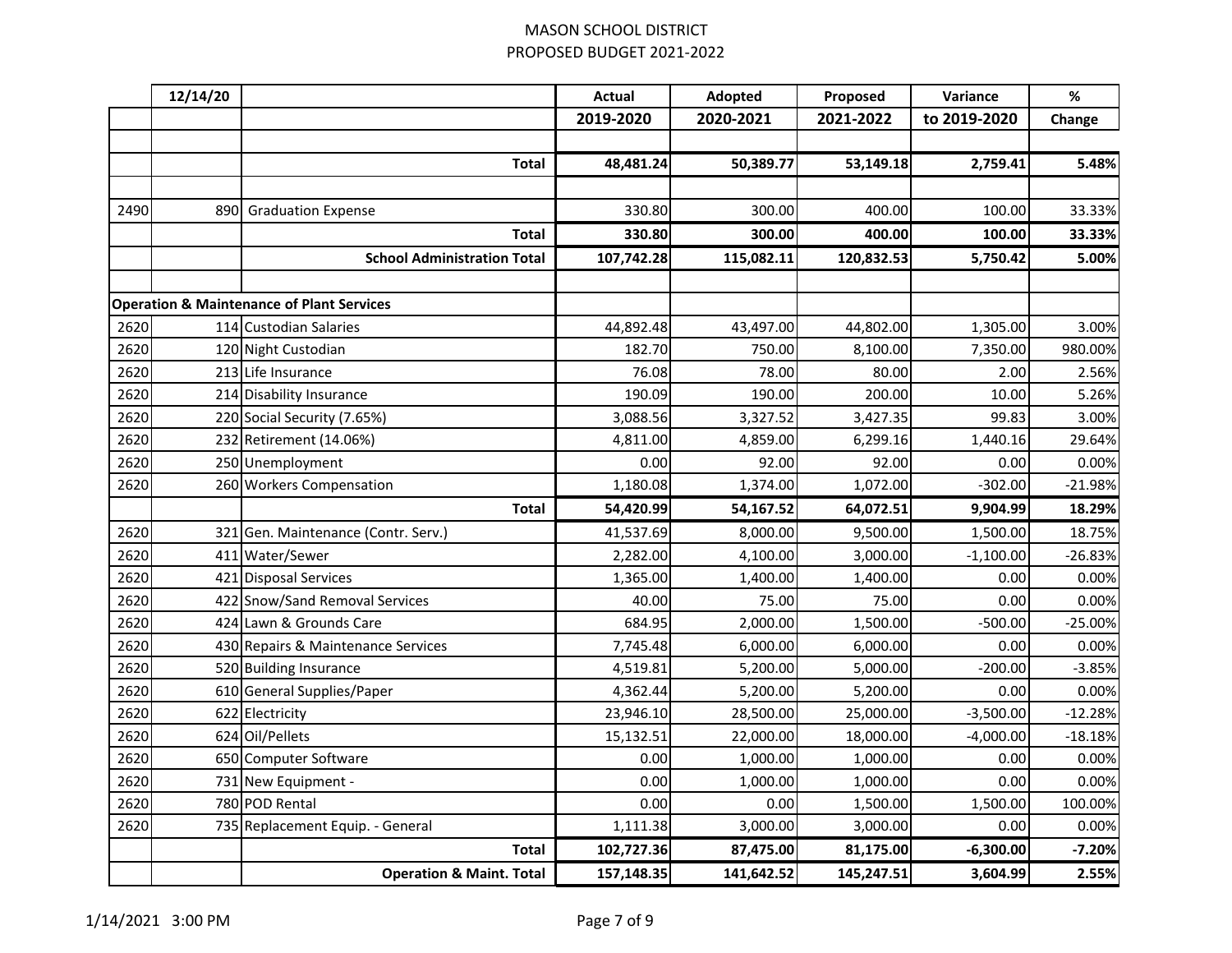|                     | 12/14/20                               |                                                       | <b>Actual</b> | Adopted      | Proposed     | Variance     | $\%$      |
|---------------------|----------------------------------------|-------------------------------------------------------|---------------|--------------|--------------|--------------|-----------|
|                     |                                        |                                                       | 2019-2020     | 2020-2021    | 2021-2022    | to 2019-2020 | Change    |
|                     |                                        |                                                       |               |              |              |              |           |
|                     |                                        |                                                       |               |              |              |              |           |
|                     | <b>Student Transportation Services</b> |                                                       |               |              |              |              |           |
| 2721                |                                        | 519 Student Transportation                            | 104,672.40    | 128,264.00   | 130,830.00   | 2,566.00     | 2.00%     |
| 2722                |                                        | 519 SPED Transportation (All)                         | 0.00          | 0.00         | 0.00         | 0.00         | 0.00%     |
| 2725                |                                        | 519 Field Trip Transportation                         | 0.00          | 150.00       | 150.00       | 0.00         | 0.00%     |
|                     |                                        | <b>Student Transportation Total</b>                   | 104,672.40    | 128,414.00   | 130,980.00   | 2,566.00     | 2.00%     |
|                     |                                        |                                                       |               |              |              |              |           |
|                     |                                        | <b>Information Management Services</b>                |               |              |              |              |           |
| 2844                |                                        | 323 IT Contracted Services                            | 4,590.00      | 13,000.00    | 7,000.00     | $-6,000.00$  | $-46.15%$ |
| 2844                |                                        | 220 Social Security (7.65%)                           | 15.30         | 0.00         | 0.00         | 0.00         | 0.00%     |
| 2844                |                                        | 610 General Supplies                                  | 0.00          | 200.00       | 200.00       | 0.00         | 0.00%     |
| 2844                |                                        | 731 Replacement Equipment                             | 2,770.00      | 9,000.00     | 3,000.00     | $-6,000.00$  | 0.00%     |
|                     |                                        | <b>Total</b>                                          | 7,375.30      | 22,200.00    | 10,200.00    | $-12,000.00$ | -54.05%   |
|                     |                                        | <b>Total Prior to Debt Service &amp; Food Service</b> | 2,477,038.20  | 2,740,797.81 | 2,836,303.19 | 95,505.38    | 3.48%     |
|                     |                                        |                                                       |               |              |              |              |           |
| <b>Debt Service</b> |                                        |                                                       |               |              |              |              |           |
| 5110                |                                        | 910 Principal on Debt                                 | 250,000.00    | 245,000.00   | 245,000.00   | 0.00         | 0.00%     |
| 5120                |                                        | 830 Interest on Debt                                  | 112,695.76    | 108,407.00   | 94,348.00    | $-14,059.00$ | $-12.97%$ |
|                     |                                        | <b>Debt Service Total</b>                             | 362,695.76    | 353,407.00   | 339,348.00   | $-14,059.00$ | $-3.98%$  |
|                     |                                        |                                                       |               |              |              |              |           |
|                     | <b>Food Services</b>                   |                                                       |               |              |              |              |           |
| 5220                |                                        | 213 Life Insurance                                    | 73.81         | 75.00        | 75.00        | 0.00         | 0.00%     |
| 5220                |                                        | 214 Disability Insurance                              | 192.41        | 185.00       | 180.00       | $-5.00$      | $-2.70%$  |
| 5220                |                                        | 220 Social Security (7.65%)                           | 2,910.25      | 3,116.15     | 3,151.80     | 35.65        | 1.14%     |
| 5220                |                                        | 232 Retirement (14.06%)                               | 4,018.24      | 4,549.99     | 5,792.72     | 1,242.73     | 27.31%    |
| 5220                |                                        | 250 Unemployment                                      | 0.00          | 92.00        | 92.00        | 0.00         | 0.00%     |
| 5220                |                                        | 511 Food Service Salary                               | 36,144.38     | 40,734.00    | 41,200.00    | 466.00       | 1.14%     |
| 5220                |                                        | 512 Salary Substitutes                                | 1,896.00      | 500.00       | 500.00       | 0.00         | 0.00%     |
| 5220                |                                        | 521 Food & Milk                                       | 16,215.46     | 22,000.00    | 23,500.00    | 1,500.00     | 6.82%     |
| 5220                |                                        | 526 Worker Comp                                       | 1,085.00      | 985.00       | 985.00       | 0.00         | 0.00%     |
| 5220                |                                        | 543 Repairs to Equip                                  | 0.00          | 1,000.00     | 1,000.00     | 0.00         | 0.00%     |
| 5220                |                                        | 561 Supplies                                          | 750.89        | 1,500.00     | 1,500.00     | 0.00         | 0.00%     |